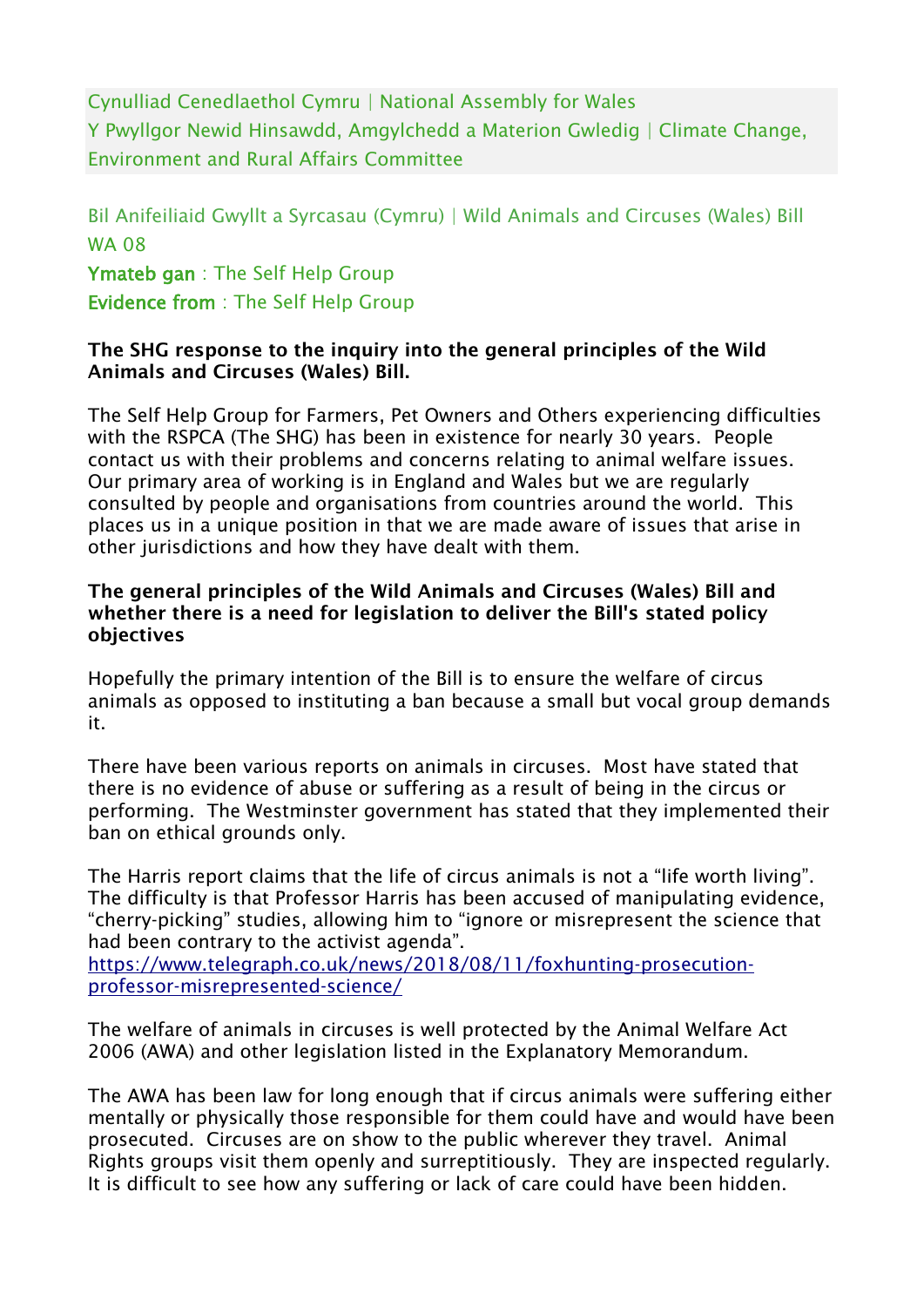It is wrong for government to implement restrictive or prohibiting legislation without clear evidence that existing legislation has failed to prevent harm and, most importantly, that harm actually exists.

Government should be confident enough in its own judgement to ignore what his being done in other jurisdictions if it seems to it to be unfair or unjust.

## Whether there are any unintended consequences arising from the Bill

The stated policy objective is to prohibit the use of wild animals in travelling circuses in Wales, but the effect of the Bill as worded goes much farther than that. It effectively prohibits the legal keeping of such animals as pets by the class of people who work in circus.

The definition of 'use' in the act is that the animal performs or is exhibited.

The Animal Welfare Act 2006 (AWA) stipulates that an animal's need must be met. It needs exercise and stimulation. But if it can not go outside for fear of falling foul of the prohibition on exhibition because people would see it then it can not live with the people who care for it.

If the animal is one that would walk on a lead or interact with its owner in other ways and it is in an outside pen then again the animal can not be allowed such interactions for fear of being accused of it performing.

But failing to do these things breaches the AWA. The inevitable result is discrimination against those people who travel with the circus for a living. It breaches their right to own and enjoy their property. It limits their ability to work. If the animals are family pets it interferes with their right to family life.

These are human rights issues and it is difficult to see how the Bill in its present form can avoid breaching them.

There are proposals to run tours taking in animal circuses in other countries. What this Bill will achieve has already been seen in the dog breeding world where dog breeders in England and Wales have given up due to regulations being too prohibitive both in terms of bureaucracy and cost leading to massive increases in the imports of puppies from countries where the UK has no jurisdiction and welfare standards are substantially lower.

The Bill is exporting jobs, business and the animals themselves out of Welsh control.

## The Financial implications of the Bill

The people who wish to visit animal circuses will do so in other countries. Welsh people will go abroad and spend their money there. Those who would visit a circus while on holiday in Wales will now reconsider their holiday destinations. Their money too will be spent abroad instead of in Wales. This will have a far